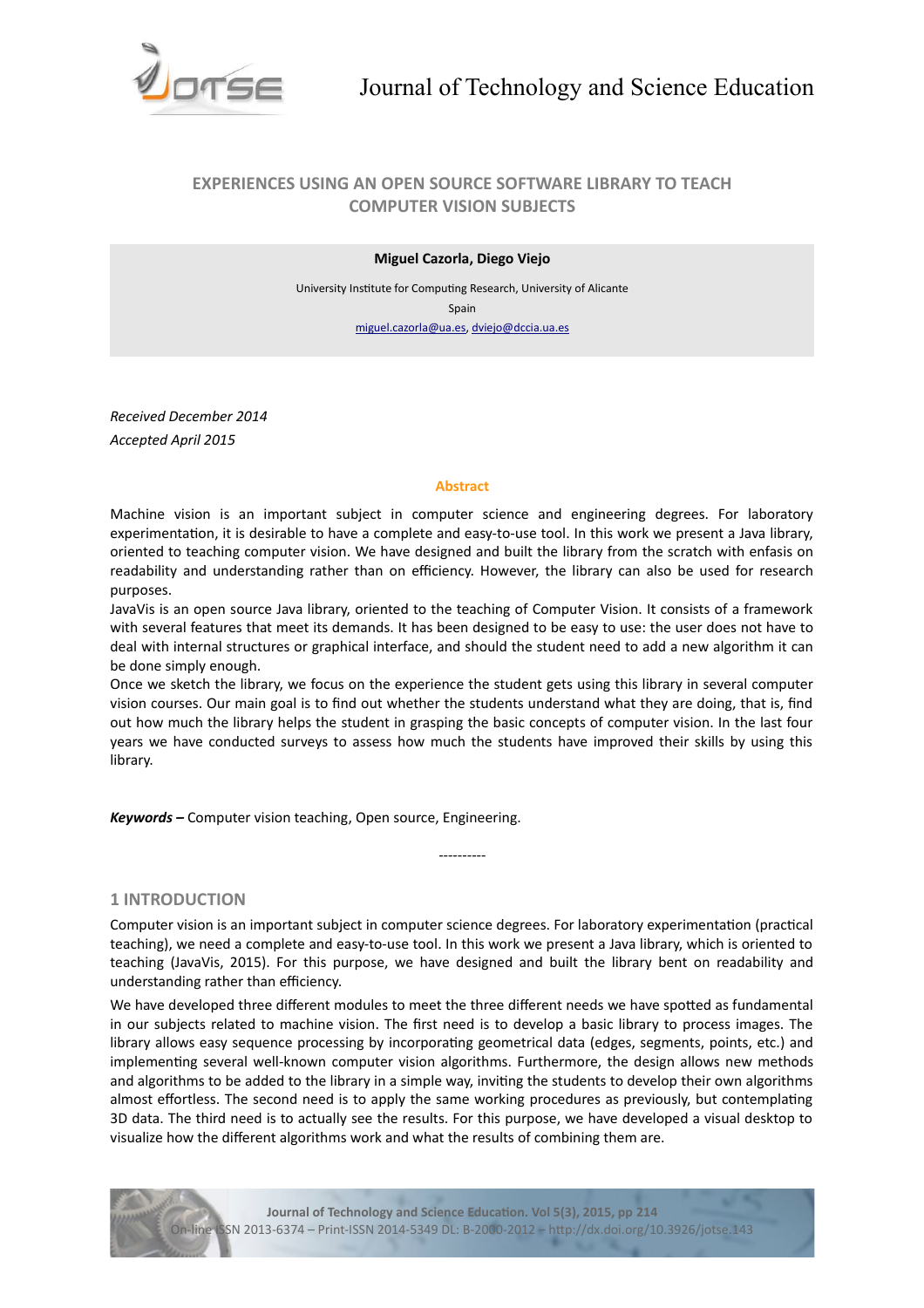Several works have explored the use of computational tools for teaching computer vision. A good review can be found in the work of Bebis, Egbert and Shah (2003). According to them, the use of a visual tool is essental when dealing with images. In this line, we have incorporated the visual desktop module to our library. Yapp and See (2008) explore the use of an interactive program for teaching image processing. However, the number of implemented computer vision algorithms is small. Martin and Chiang (2002) constitute another example of a limited system. So far, the number of implemented methods is limited; the system not only becomes closed but also focuses only on robotics. Chiu and Lee (2009) also explore the use of a visual application for teaching computer vision. Apart from these works, there are a lot of diferent computer vision libraries (Zuke & Umbaugh, 1997), (Khoral, 2015), (Vigra, 2015), (Jiggler, 2015), (Jai, 2015), (Javavision, 2015), (ImageJ, 2015). However, none of them present one of the main features of JavaVis which is its integration of 2D and 3D processing in a common framework.

Open Computer Vision Library (OpenCV, 2015) can be said to be the most popular computer vision library at the moment. It is available for Windows, Linux and Mac. It is distributed under Intel's license for both commercial and non-commercial (research and teaching) purposes. The library includes over 300 image analysis and processing methods from morphology, geometry, image treatment … to the recently added methods for computng stereoscopic correspondence, face recogniton and 3D tracking. OpenCV is one of the most complete and efficient computer vision libraries, yet it does not incorporate a Graphic User Interface (GUI) to visualize and evaluate results. Furthermore, it is not teaching oriented and so its learning curve (how long it takes the student to be able to work comfortably --understand the library-- with the library) is high. OpenCV may integrate another library: Point Cloud library (PCL, 2015). This library is implemented in C++, but it can be used with other programming languages. It also implements state-of-the-art 3D methods, but for teaching purposes its GUI is not good enough. As is the case with OpenCV, its learning curve is too high.

Java, on the other hand, has been used profusely, proving its validity and multi-platform support of the language. Javenga (Baloukas, 2012), which is a visualization environment based on Java proves useful in teaching concepts related to network and graph algorithms: a Java platform has recently been developed by Jara, Candelas, Pomares and Torres (2011) for teaching robotics.

The rest of the paper is organized as follows: Section 2 enumerates the subjects where JavaVis are currently being used. Then, Secton 3 describes the pedagogical issues to be addressed with this library. In Secton 4, we describe the main features of JavaVis. Inside this secton, we detail the three diferent parts of JavaVis: JavaVis2D for processing 2D images, JavaVis3D for 3D data, and JavaVisDesktop a visual desktop tool used to learn and build machine vision algorithms. Section 5 shows first the teacher perspective and then, relates the students' experience using JavaVis together with some analytic data from questionnaires. Finally, we draw our conclusions and propose future work lines.

# **2 COURSES DESCRIPTION**

JavaVis is currently being used in the teaching of several subjects in Computer Science degree at Alicante University in Spain. It was previously used in the delivery of some subjects in master and predoctoral degrees. Since 2001 we have been using JavaVis as a framework to teach Computer Vision in related courses. We shortly describe all of them:

- Artificial Intelligent Techniques: This subject consists of one hour and half lecture and one hour and half lab session per week for fifteen weeks. Eight weeks of the course are dedicated to computer vision and the remaining to machine learning. In the part dedicated to Computer Vision, we use the tool presented in this paper as the basis for carrying out the lab assignments. Sometmes we are able to use JavaVis in the whole course.
- Computer Vision: This subject consists of two-hour lectures and two-hour lab sessions per week for fifteen weeks. It is dedicated to 3D vision, object recognition, image segmentation, feature extraction, etc. JavaVis is used for laboratory experimentaton throughout the course.
- BS Degree course: Students tend to favour to complete projects related to computer vision; some of them are implemented with this tool. In fact, the library began its development as a BS Degree project. Throughout the years JavaVis has been used in more than 20 projects, which in turn have contributed with code and new ideas to the library.
- Postgraduate courses: JavaVis is used as a supporting tool in several Master subjects on Computer Vision and Image Processing. It has been also used in several PhD theses.

Vol. 5(3), 2015, pp 215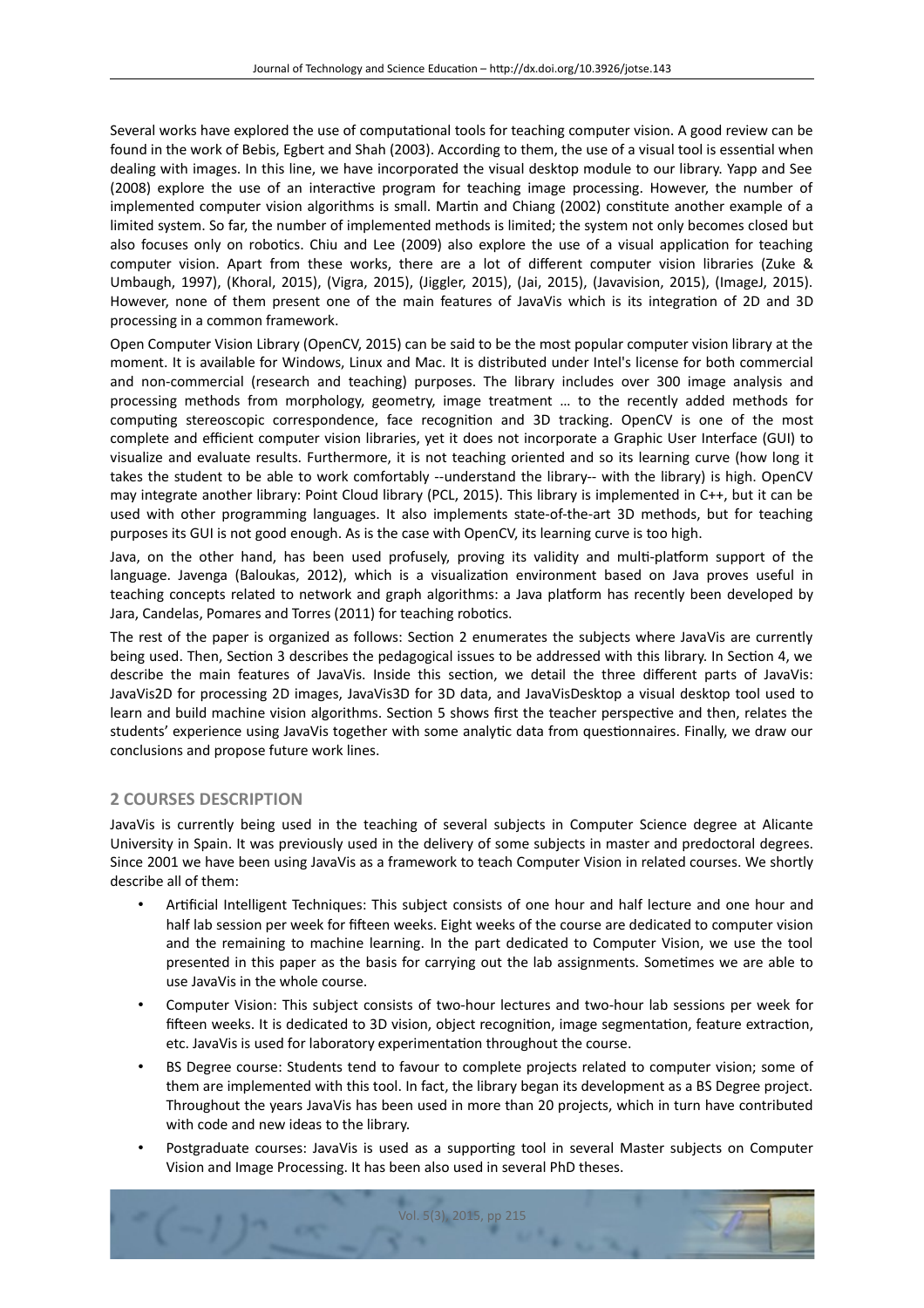When students complete any of these courses, they inevitably acquire sound programming skills. However, the concepts related with Computer Vision can sometmes be so complex that it is necessary to have a tool easy to learn and use.

# **3 PEDAGOGICAL ISSUES**

Javavis library is a teaching tool that we use as teachers to implement our methodological proposals. There are many different teaching tools available, each one oriented to a particular learning activity. In our case, our main pedagogical goal is to serve as a supporting tool for the laboratory experimentation. As a teaching tool, the library must satisfy several fundamental requirements:

- It must facilitate the learning/teaching process.
- It must contribute to an enjoyable but rigorous learning.
- It must help students to learn (and successfully pass) the course.
- It must motivate students to do research on its applications.
- It must enable the interacton between the teacher and the students.

In our opinion, JavaVis satsfes all of these requirements, becoming a powerful tool to support the learning and teaching process.

- The aim of the learning/teaching process is the student training. So, there are two agents involved in this process (the teacher and the student), dealing with some contents that must be taught (learned) and some resources that must be taught (to learn them). JavaVis eases this process to a great extent. On the one hand it helps the teachers in their pedagogical task because it is an easy to use tool and it provides a friendly graphical environment. On the other hand, it improves the learning task: the student can clearly understand the algorithms thanks to the code inspecton. For the learning process to be constructive, the student must analyse and construct it. As a consequence it will bring a real assimilation of the knowledge in the long term instead of a mere weak and short-term learning.
- A lot of computer vision algorithms involve complex mathematcal concepts. But our students are not studying Mathematics as a degree. So we must try to combine a rigorous learning process with an easy and helping way. The library promotes this goal because the students can clearly see the implemented algorithms, which are explained in the theoretical session. This way they can better understand concepts and see how the algorithms work.
- JavaVis includes several practical applications, most of them being the result of past courses projects. This fact motvates the student, because the students realize that other students in the past have developed parts of the library. In fact, several students (one or two per year) have been involved in developing some important parts of JavaVis.

In short, the use of this tool not only serves to strengthen the practical skills of the subject but also substantially strengthens the theoretical understanding and, thus, the overall understanding of the subject.

# **4 USING JAVAVIS FOR TEACHING COMPUTER VISION**

A subject on computer vision usually includes the study of basic concepts together with algorithms to solve related tasks. A brief description of this kind of subject could be:

- Image formation. Cameras (calibration, geometry), image representation, colour and light.
- Image Enhancement. Histograms, smoothing and noise reduction, gradients.
- Feature extraction. Edges, corners, segmentation, high level description.
- 3D images. Stereo, low cost sensors, homography.
- Object recognition. Mapping, bag of features, face detection

JavaVis has been primarily developed to assist in the teaching of computer vision. This kind of concepts are, usually, hard to understand for the students. For example, gradients, which are defned as a derivatve of the image function, are rendered by just a pixel difference. The student understands the concept better when he/she sees the implementation of the theoretical concepts.

Vol. 5(3), 2015, pp 216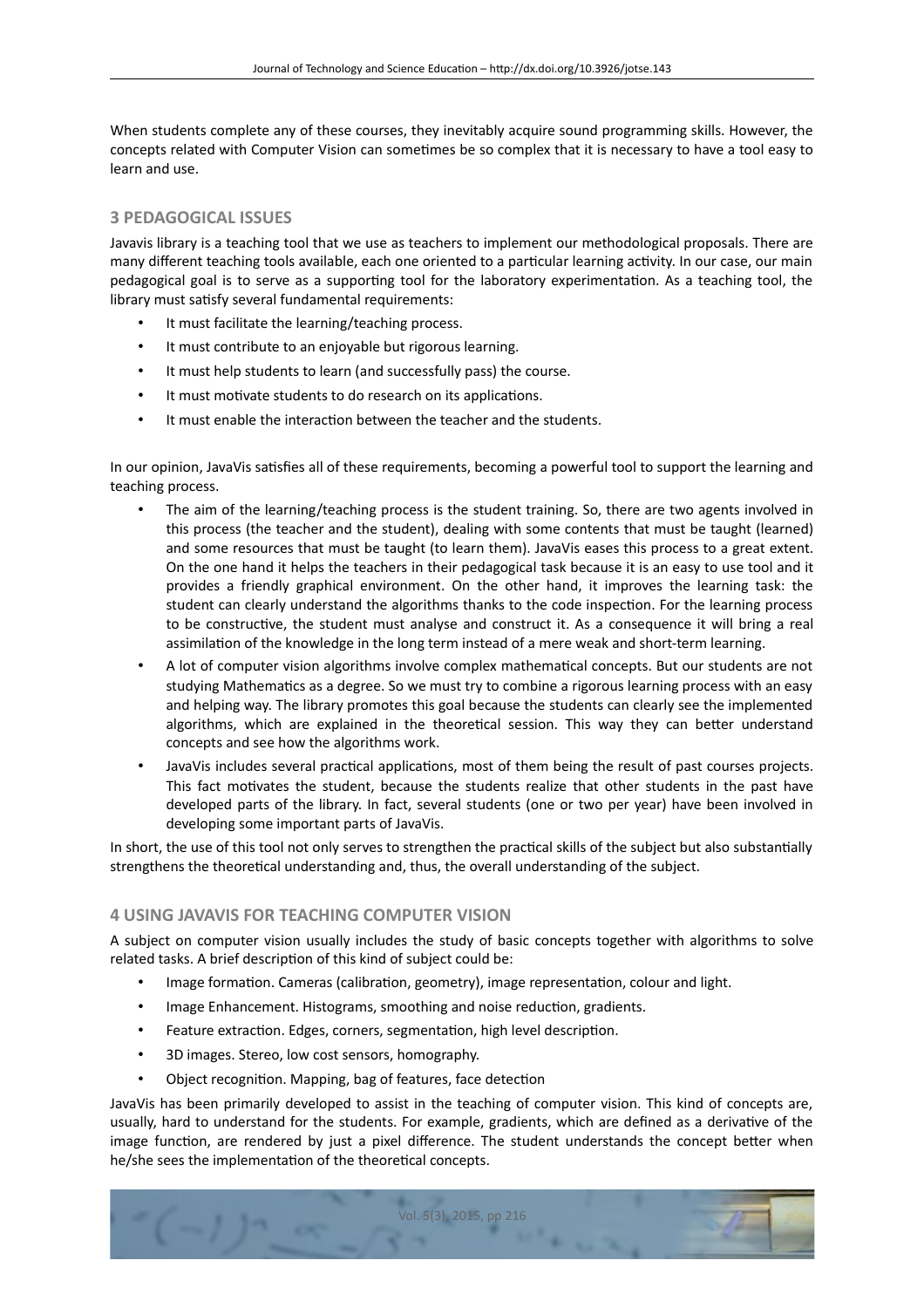In JavaVis, we have developed three diferent modules, based on three diferent needs we have discovered in our surveys across the subjects related. The frst one is the need of a basic library to process images. Next, a special image format to enable easy sequence processing. For this purpose, geometrical data (edges, segments, points, etc.) are incorporated and several well-known computer vision algorithms are implemented. The students can, therefore, develop their own algorithms with ease --the second module consistently applies the same working schema of the frst one, but 3D data is applied. The fnal need is that of providing a visual desktop to visualize how the diferent algorithms work and the results obtained by combining them. The use of Java is justified as our students use different operating systems. Java is multiplatform and allows us to give a program, which can run in all of different operating systems.

In the next subsections, we briefly describe the three modules. Figure 1 shows the GUI for the three modules.

# **4.1 JavaVis2D**

This part refers to traditonal computer vision and, in fact, it was our frst step. We could import diferent image formats even though traditonal computer vision has its own. In JavaVis2D each image is composed of one or several frames. A frame represents an image that can be either bitmap or geometric. A bitmap frame is an image represented as a matrix in which each element is a pixel (picture cell). JavaVis features fve types of bitmap frames: Bit (0,1), Byte (0..255), Short (0..65525), Float (foat range of Java) and Colour (three bands of Byte type each). In additon, each bitmap frame can be formed by one or several bands. Note that each band must have the same dimensions. Internally, each type stores a one-dimensional array of data to be more efficient. For example, the Bit type is stored using a Boolean Java type, the Byte type uses the Java type byte. When accessing a pixel, the data is converted from its original value: for example, the byte type in Java is signed but the Byte type of JavaVis is unsigned. Conversion is done internally. A sequence can be organized in two ways: several frames in a sequence, or several bands per frame, which can also form a part of a sequence. However, to be able to insert several bands in the same frame, every band must have the same size and be of the same type whereas diferent frames can have diferent size, type and number of bands. A geometric type frame, on the other hand, manages information differently. For example, the Segment frame type just stores the coordinates of the inital and end points of a segment. A Segment frame may have several segment objects stored not into a pixel matrix but into a segment object list. So the representaton of geometric frames is not only more compact but its computatons are faster. This kind of frames is useful in several computer vision algorithms.

An important point in JavaVis2D is the organization of its functions (implementation of algorithms). This organization becomes crucial for other users to be able to easily implement their algorithms in a standardized way. In order to implement an algorithm, the function code needs to be developed and its input and output parameters specifed. This is precisely one of the main goals of the library: implement once, use anywhere. When an algorithm is implemented, then the library is in charge of input and output parameters checking, showing images through the GUI, and so on.

Currently, there are more than 60 state-of-the-art computer vision algorithms already implemented. For example, AddNoise, Rotate, Mirror, ColorToGray, RGBToColor, etc. provide us with functions for manipulation and colour transforming. ConvolveImage, Gabor for convolution, Equalize, Smooth, Brightness for image adjustment, Binarize, Kmeans, MeanShift for segmentation, InterSegment, RandomPoint for geometry manipulation, Canny (Canny, 1986), Susan (Smith, 1997), Grad) for edge extraction, Junctions (Cazorla, 2000), HoughLine (Ballard, 1981), MSER (Matas, Chum, Urban & Pajdla, 2002) for feature extraction, Erode, Clousure for mathematical morphology and others (Skeleton, Pca, Manhattan).

# **4.2 JavaVisDesktop**

Our goal in this project is to build a utility which serves to better understand the partial results when processing an image. We can use diferent algorithms to get a complex one: it is by means of the Desktop utlity that we are allowed to check partial results, by showing the images obtained after applying an algorithm.

This utility allows the building a sequence of functions as a finite-state machine. Each state in the sequence is a function (algorithm) from JavaVis. A state shows the result (an image) of applying such algorithm. Thus, the student can easily adjust diferent parameters of an algorithm, observing what the consequence of modifying that parameter in the complete sequence involves. Once the parameters are adjusted, there is an opton to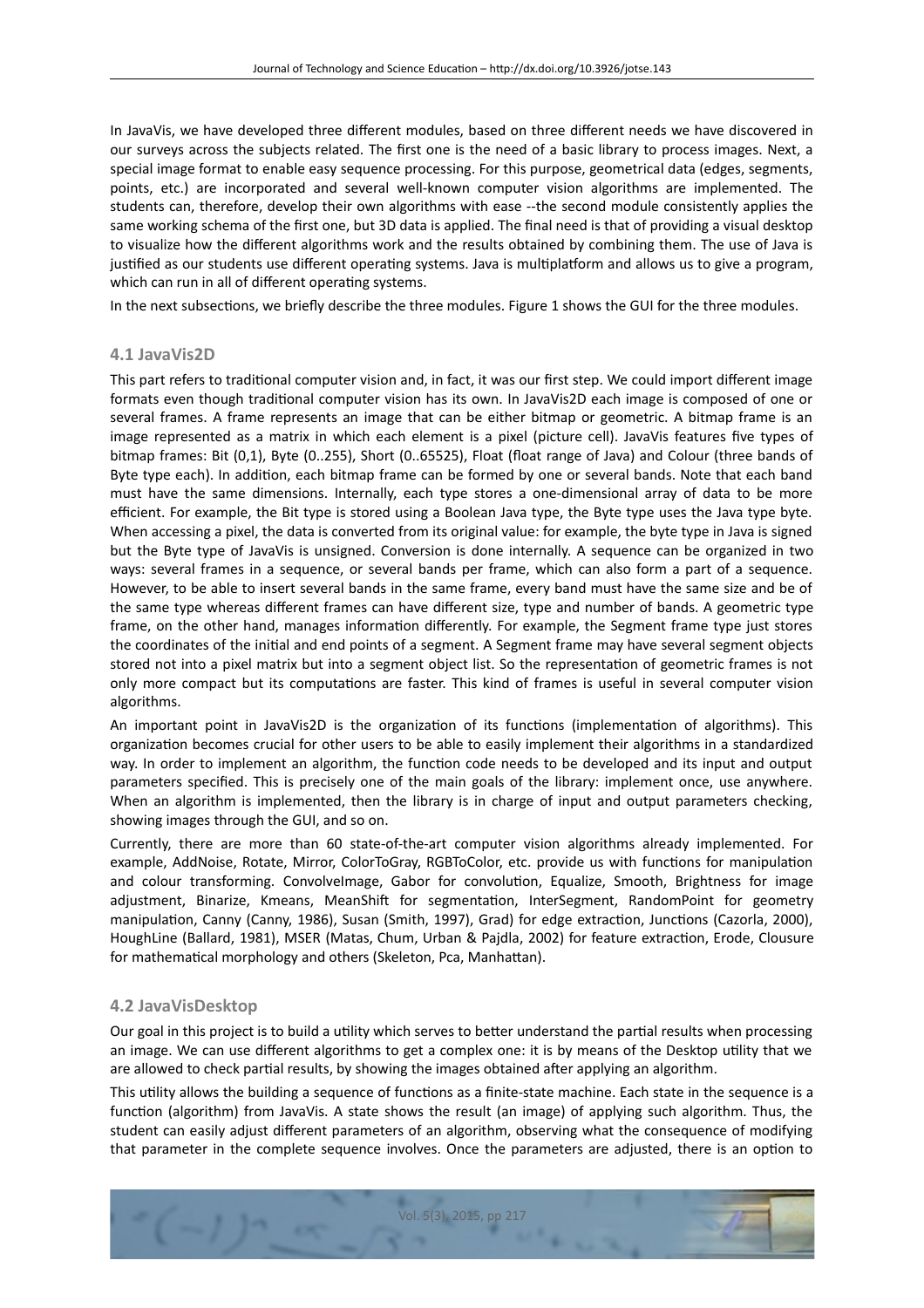generate a new function in JavaVis2D directly. This new function will contain the sequence of functions included in the desktop reflecting the selected parameters.

## **4.3 Java3D**

Since the Kinect device was introduced, the use of 3D data and its algorithms have been more popular. JavaVis3D module allows the representation and manipulation of 3D data sets from any 3D sensor, such as stereo cameras, RGB-D sensors, 3D laser, etc. Most of the basic 3D geometric entities have been implemented in the core of JavaVis3D. Points, vectors, normals, segments and planes classes are included in a geometric package that allows JavaVis3D to operate with them, applying transformations, performing input/output operations, etc. We can load a 3D point set captured from a scene using a stereo camera or Kinect device, compute these points to obtain the normal vector for the scene surfaces at every point and fnally store this set of normal vectors in a file to be used in the future.

JavaVis3D includes a GUI for showing the 3D data. This GUI is built through the 3D Java API Java3D. Java3D can be found for almost every operating system. 3D Data sets can be loaded/unloaded into the GUI. The user can freely transform the observer's point of view, the virtual camera so that he/she can have an adequate view of the scene. JavaVis3D GUI also provides an easy-to-use method for launching different 3D functions over the 3D data. We have also implemented some of the state-of-the-art 3D algorithms in JavaVis3D such as Iteratve Closest Point (ICP) (Pomerleau, Colas, Siegwart & Magnenat, 2013) to compute the transformaton that best aligns any two sets of 3D points.



*Figure 1. GUI for JavaVis. Lef, JavaVis2D; botom, JavaVisDesktop; right, JavaVis3D*

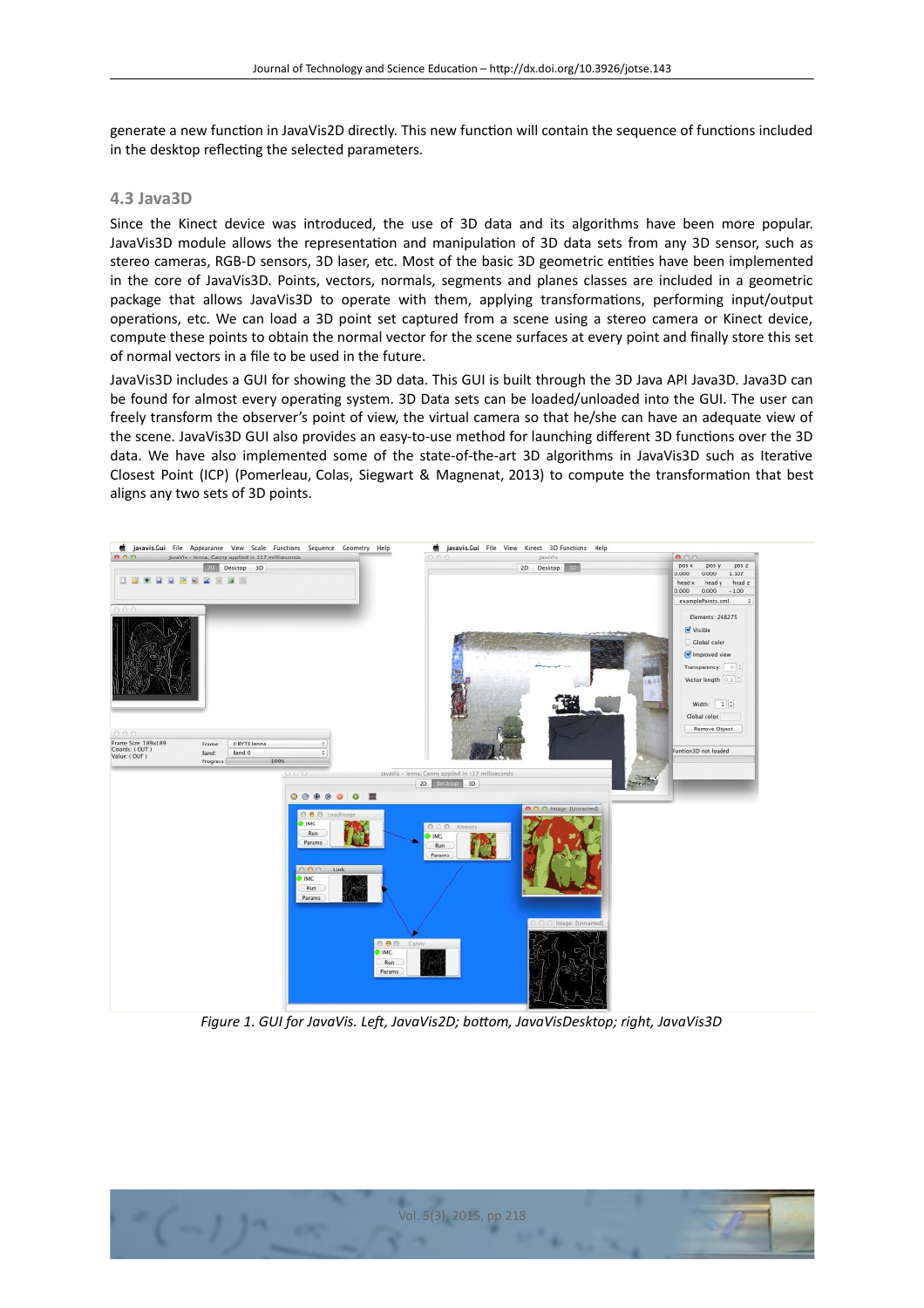# **5 TEACHING EXPERIENCE**

JavaVis library has been used for 10 years as a tool to teach computer vision in the subjects detailed in Secton 2 at the University of Alicante (Spain). JavaVis has let us work at two diferent levels. First of all, it has allowed us to show some of the most useful and popular computer vision algorithms, as many of them are already implemented in JavaVis. At this level, students observe what happens when the algorithm already explained in the lecture is applied. Furthermore, they can take a look at the implementaton of the algorithms, also explained in the lectures, thus obtaining a deeper understanding. However, just by using algorithms, they are not learning the complexity of the implementation, i.e. how much time it takes to implement. So, the second level follows. Students can try to develop their own algorithm. At this level we aim at simplicity. Students do not have to know much about the library. What they must know the classes and methods for manipulating an image, but nothing about graphical classes or file structure.

During these four years, we have proposed several practical assignments. We have followed a kind of projectbased learning strategy, but only in the practical part of the subject. Students are grouped in groups of 3-4 people. A problem to be solved is presented to the groups. For example: we need a system that must be able to count the number of coins in a conveyor belt. This belt has a camera that provides images of the belt. The expected output is the number of coins at a given moment on the belt. Summarizing, each group needs to define the problem and propose a viable solution, taking into account all the possible problems (changing illumination, presence of others circular objects, occlusions, etc.). Some of the groups propose a similar solution, based on the use of methods already implemented in JavaVis and some additional code. First, students have to develop a non-implemented algorithm: Hough transform applied to circumferences. This function is added to the library. Then, a new function is created. This new function calls for several functions: Canny (to obtain contours), Binarize (to binarize the Canny output), HoughCirc (the last function developed, applied to Binarize output) and, fnally, we have to count the number of pixels inside the circumferences detected. This last step let us eliminate false coins --those which do not have enough pixels—in the domain defned by the coin and, having the same colour as the coin. Figure 2 shows an example of the executon of this assignment.





*Figure 2. Two examples of the results of the lab assignment: countng coins. The white circumferences are the coins detected. Note that the CD is not detected as it has a diferent colour, and the inner circle of several coins is not detected either*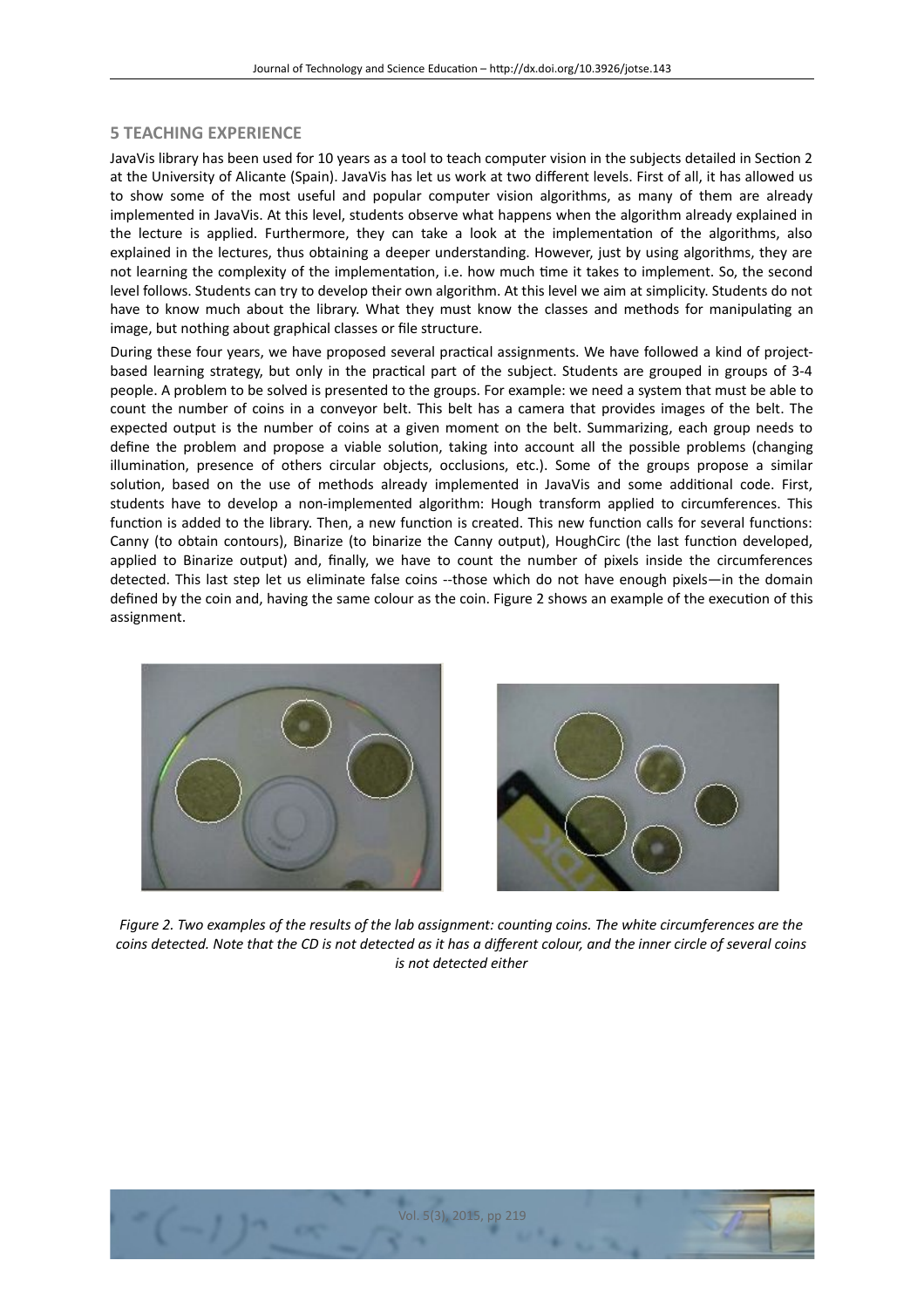## **5.1 Student opinion**

During the terms from 2007/2008 all through 2012/2013, we conducted a survey from where we gathered information from the students who used JavaVis for their laboratory assignments. In 2007/08, 54 students answered the questonnaire, in 2008/09, 122, in 2010/2011, 47, in 2011/2012, 30 and fnally in 2012/13, 27. We wanted to know how JavaVis helped them in their overall lab assignment performance and in grasping theoretcal concepts. We also wanted to know if JavaVis was the tool we purported to be easy to understand and use.

We now show questions asked to the students and detail the results. The results from the student answers are shown in the referenced figures. For the first two questions, the students were required to answer them by selecting a value from 0 (beginner) to 5 (expert). For the rest of questions, the answers ranged from 0 (strongly disagree) to 5 (strongly agree).

• *Your knowledge of Java programming language (syntax, arrays, lists, etc.)*. The results showed that almost all the students had an elementary knowledge of the Java programming language with a mean value around value 4. This allowed us to use Java as a programming language. Far from being a trivial question, it proved not only that the use of Java was not widely spread but also that an introductory session was called for.



*Figure 3. Your knowledge of Java programming language (syntax, arrays, lists, etc.)*

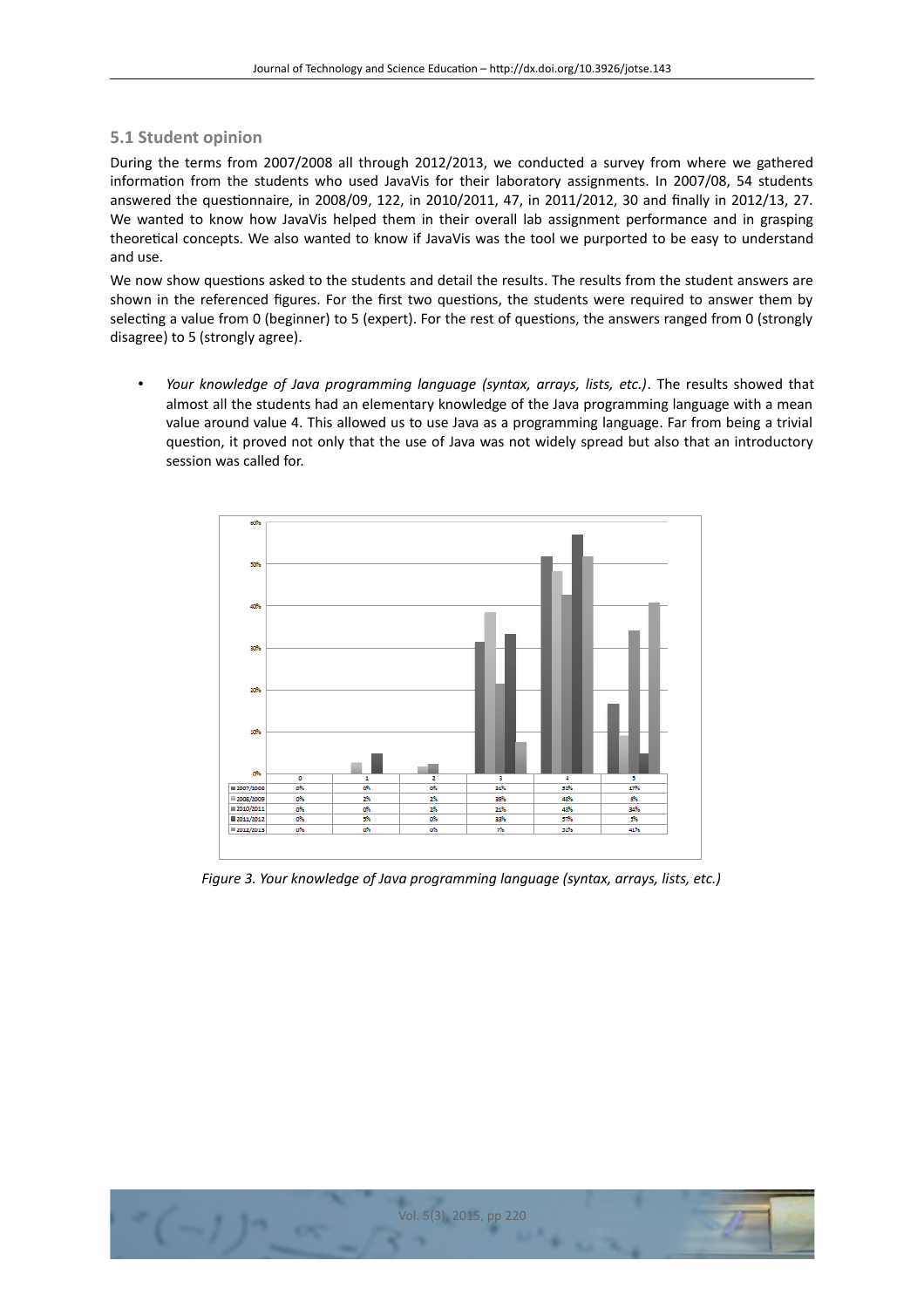• *Your knowledge of advanced Java programming language (threads, graphic user interface, etc.)*. With a mean in 2.1, the frst two terms and the fourth one and above 2.5 in one intermediate term together with the last one, we learnt that not all the students knew much of GUI API, threads and so on. Then, we desestmated introducing lab assignments in which students had to work with this programming language because it required an additional effort on their part. This situation created the need to build JavaVis as a tool to bypass advanced programming. The students, then, could entrely focus on implementing the algorithm.



*Figure 4. Your knowledge of advanced Java programming language (threads, graphic user interface, etc.)*

**CKS**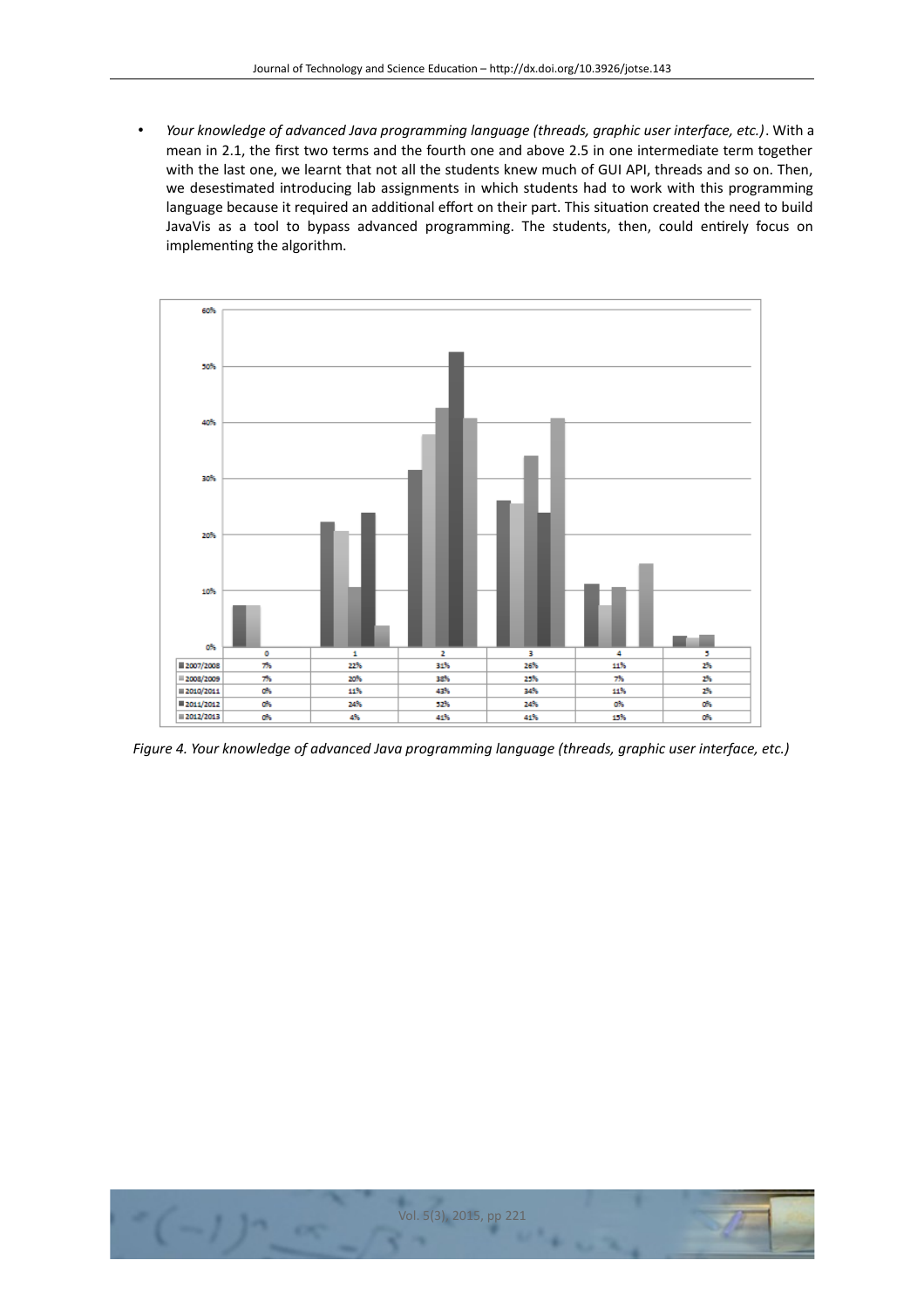• *Laboratory assignments require a solid understanding of the Java programming language*. In this question, we wanted to perceive the students' general feeling from towards the language. The mean value was around 2.5, indicating that the students did not need any advanced knowledge of Java language, which has been our goal throughout.



*Figure 5. Laboratory assignments require a solid understanding of the Java programming language*

• *You have used the JavaVis Desktop framework to carry out laboratory assignments*. Here the answers from one of the terms difer from the others. In 2007/2008, 2010/2011 and 2011/2012 the lab assignments were more difficult than the ones assigned in 2008/2009 and 2012/2013. JavaVis Desktop proved to be more appropriate in 2007/2008 as the answers show. Even though the application of JavaVis Desktop was not a requisite for the lab assignments, the students made use of it. It should be noticed that the use of Desktop was not mandatory.



*Figure 6. You have used the JavaVis Desktop framework to do lab assignments*

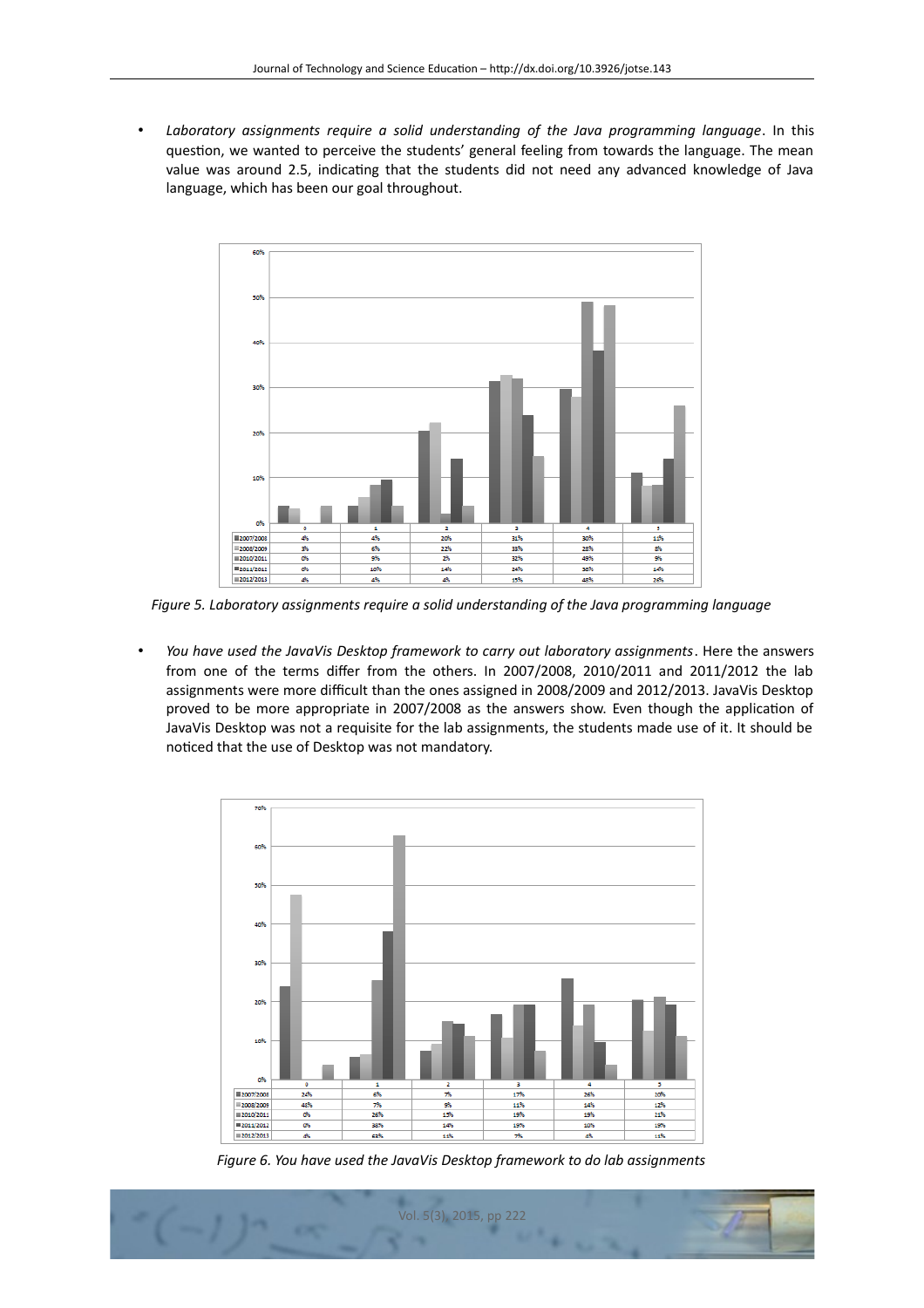• *JavaVis Desktop framework is useful for laboratory assignments*. As in the previous queston, there are diferences in the answers from term to term. In 2008/2009 and 2012/2013 many students did not apply the Desktop, so their answers refected 0 for almost half of them. Nevertheless, the students generally conceded that the framework was defnitely useful.



*Figure 7. JavaVis Desktop framework is useful for lab assignments*

• *JavaVis did help you to get a deeper understanding of the concepts*. In this case, all the courses agreed: JavaVis helped them get a deep insight of the course contents. The mean value was 3.34, surprisingly higher than that obtained for 2012-2013.



*Figure 8. JavaVis did help you to get a beter grasp of the concepts*

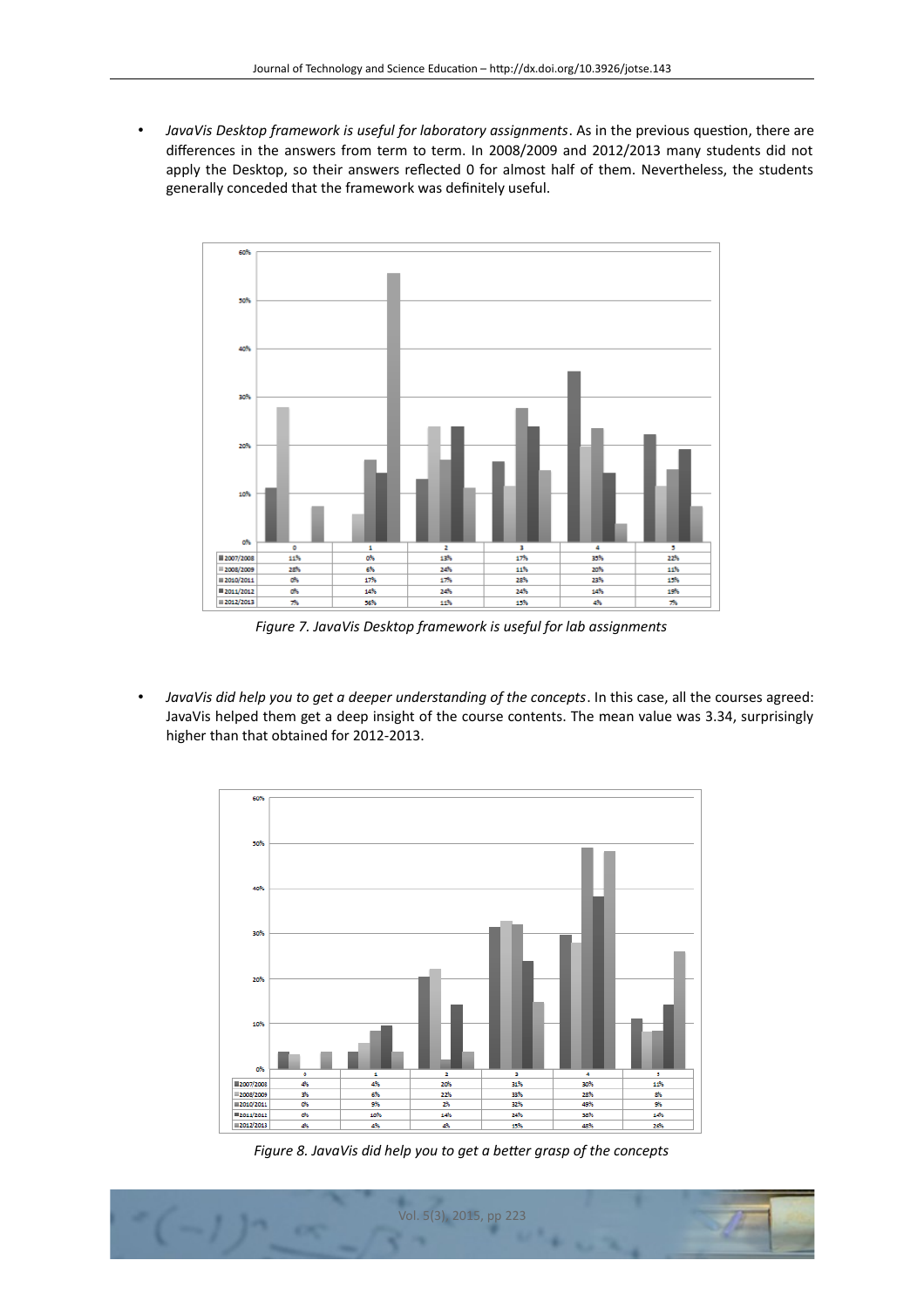• *You have seen how some JavaVis algorithms are implemented in the various methods explained in the lectures*. We did not contemplate (and consequently, did not ask) the students to look inside the implementations of the algorithms, but more than half of them did. The tendency appears to be that more and more students are tempted to scrutinize the algorithms to understand theoretical concepts.



*Figure 9. You have seen how JavaVis algorithms are implemented in the various methods explained in the lectures*

• *JavaVis is a tool easy to learn.* In this case, the answer favoured JavaVis. The students coincided in that JavaVis was easy to learn. They could develop their lab assignments with ease. Furthermore, the adjustments on JavaVis on a yearly basis reveal the students' acceptance.



*Figure 10. JavaVis is a tool easy to learn*

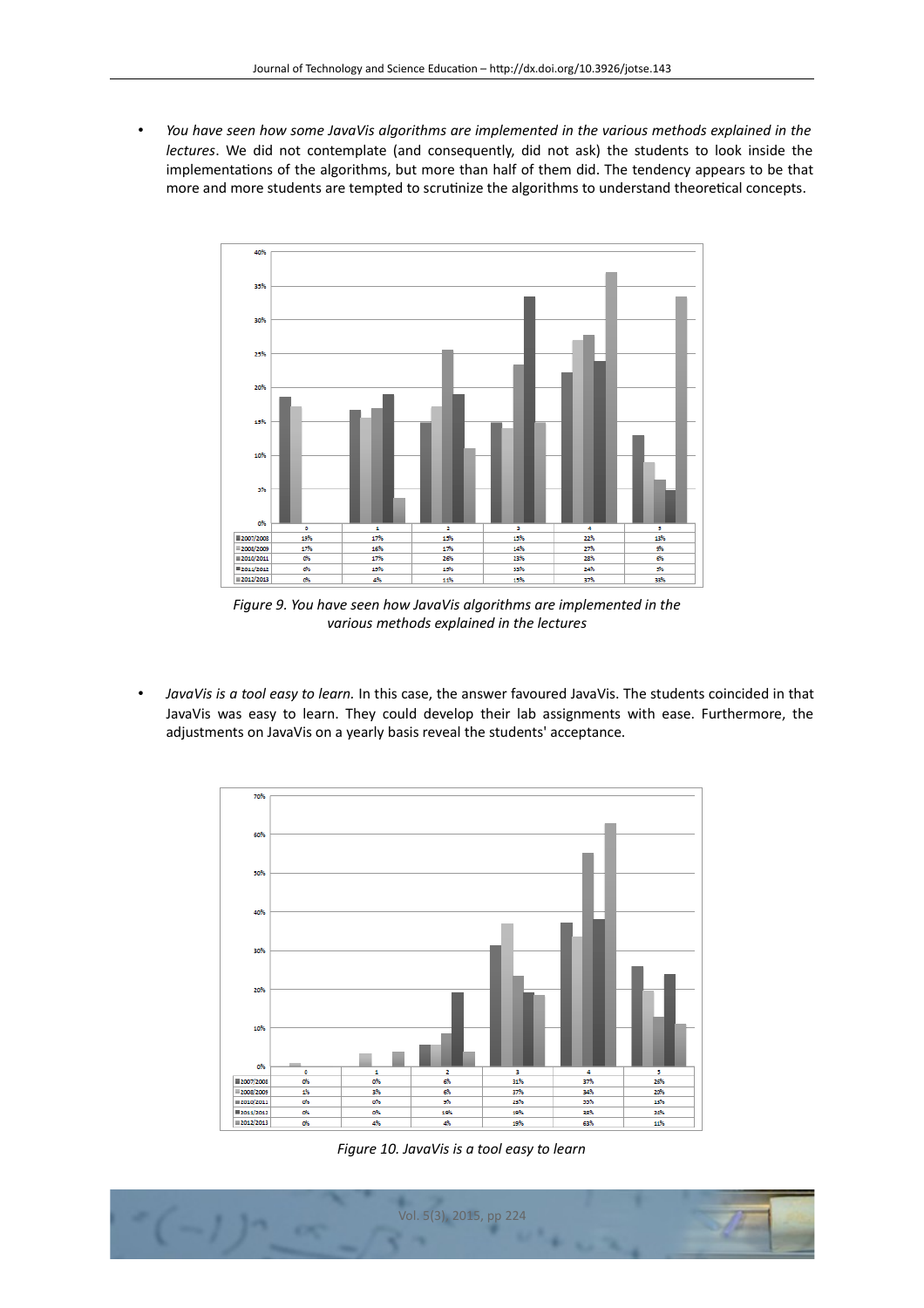• *JavaVis is useful for laboratory assignment implementaton*. For this queston we obtained the greatest support. Students agreed that this tool was definitely useful. According to them, computer vision had been simplifed by JavaVis, with a mean value close to 4.5 at each year.



*Figure 11. JavaVis is useful for laboratory assignment implementaton*

The conclusion we draw is precisely what we expected: there is enough knowledge of basic Java programming, but a low level of advanced concepts. As the advanced skills (graphical interface, threads, etc.) are necessary for some computer vision tasks, it is a good idea to provide a framework to provide abstractions of those skills. Students used JavaVis as a tool not only to carry out the lab assignments but also to learn theoretical concepts.

# **6 DISCUSSION**

Teaching experience is covered from two points of view. On the one hand, we take in account our teachers' experience in computer vision subjects. It allows us to stablish the basis of the proposal computer vision library. In this way, teaching experience tell us that it is worthy to make JavaVis an easy to use library for the development of new computer vision applications. The main efforts are then focused on offer an abstraction layer that frees the students from tasks such as image management, application layouts and events, or multithread programming. Thus, the teachers involved in computer vision subjects in which JavaVis is being used have reported that the use of the library makes easier the teaching of the subject as well as its assimilation by students.

On the other hand, it is also important to know the opinion of the students who have developed their practcal assignments using JavaVis. Thus we made a questionnaire over five years to learn how students perceived the provided tool. The questonnaire was focused on understanding diferent issues related to level of the students before and after taking the course both in relation to their programming skills and their knowledge of machine vision. In this way we could confrm that the programming skills of most students before taking the course is enough to develop a simple to medium application. However, they often lack the advanced skills that would enable them to cope with programming mult-threaded user interface like the one they are provided with. As for the advantages of using the library, students positvely valued the tool as a whole. In additon, most students consider that the use of the library has been useful for assimilatng the concepts studied in the course. They themselves realize the advantage to have available an open source implementation of the algorithms discussed in the lectures. Finally, for most students the use of JavaVis has made easier the resolution of the problems they faced.

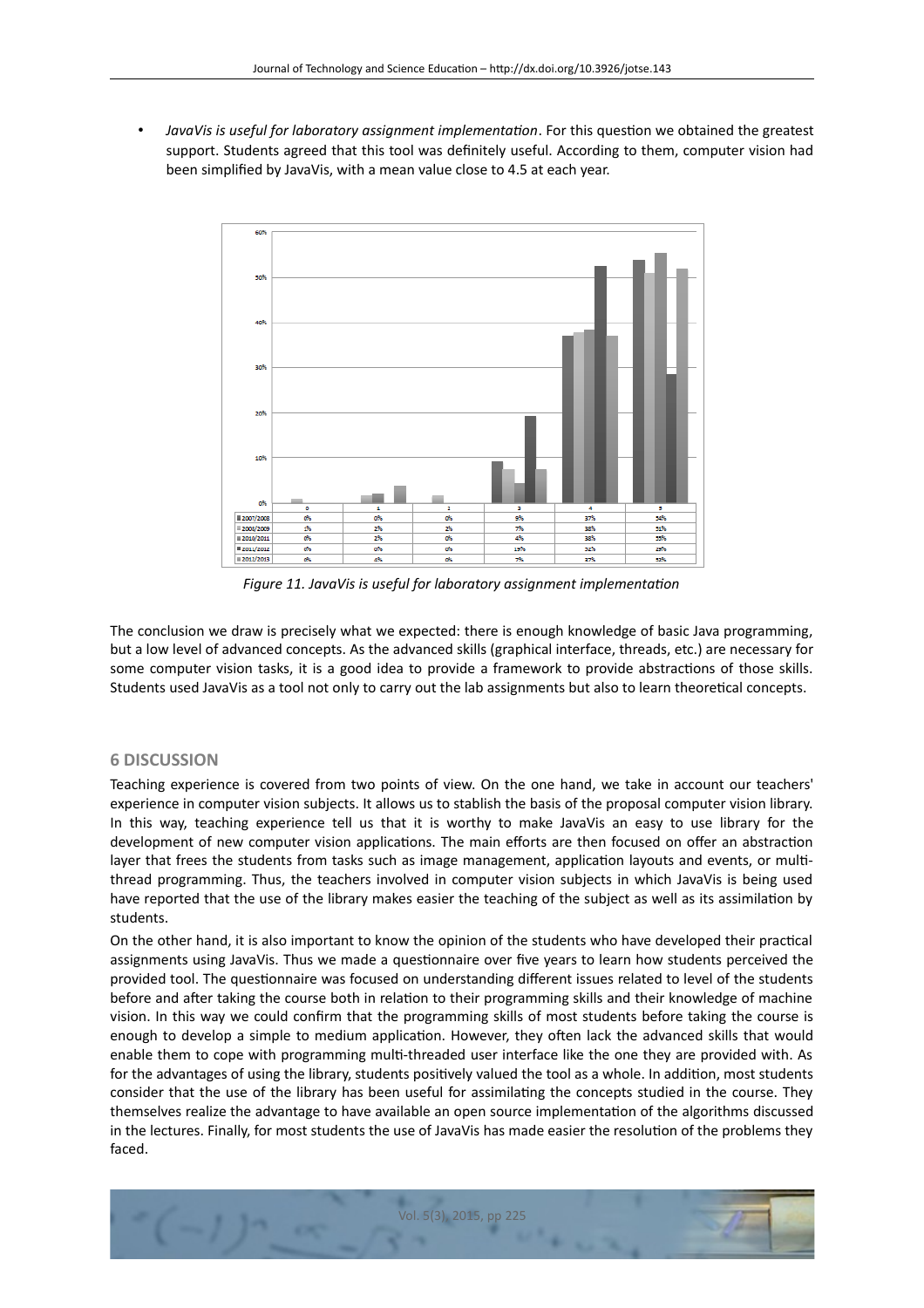# **7 CONCLUSIONS**

The contents of the subjects in computer vision could be tough for computer science students. In fact, the subjects dealing with computer vision are usually placed in the last years of an engineering degree. As the students' surveys indicate, the teaching/learning process of computer vision could be assisted using open source libraries or tool kits. This applies to not only the practical issues but also the theoretical ones the subject involves. The students are able to break the code open to better understand how an algorithm works. Furthermore, the JavaVis Desktop is another useful tool for understanding the workfow of a complex algorithm.

For this reason, we have developed a new framework, JavaVis, which is teaching oriented. It is writen in Java and is Open Source. JavaVis is divided into three parts. First, JavaVis2D, which enables 2D-image processing. It features image format and geometrical data. Then, JavaVis3D, which supports 3D data,  $-3D$  points, planes, trajectories, etc. Finally, JavaVis Desktop. It enables the students to understand changes in parameters and develop new algorithms with certain ease.

JavaVis has been used for several years in several computer vision-related subjects at University of Alicante (Spain). We are presentng a practcal example of JavaVis in this paper. We also discuss the results from the diferent surveys conducted for a number of terms and we have reached the conclusion that JavaVis has, in fact, proved useful for the students and helped them gain insight of theoretical concepts.

We can conclude by saying that an Open Source library serves the students as a launchpad to keep on learning by themselves.

As future work we are planning to continue incorporating new computer vision algorithms and the features we identify in our teaching. We want also to use JavaVis in conjunction with OpenCV and PCL.

## **REFERENCES**

Ballard, D.H. (1981). Generalizing the Hough Transform to Detect Arbitrary Shapes. *Patern Recogniton*, 13(2), 111-122. [htp://dx.doi.org/10.1016/0031-3203\(81\)90009-1](http://dx.doi.org/10.1016/0031-3203(81)90009-1)

Baloukas, T. (2012). Javenga: Java-based visualizaton environment for network and graph algorithms. *Computer Applicatons in Engineering Educaton,* 20, 255-268. [htp://dx.doi.org/10.1002/cae.20392](http://dx.doi.org/10.1002/cae.20392)

Bebis, G., Egbert, D., & Shah, M. (2003). Review of computer vision education. *IEEE Transactions on Education*, 46, 2-21. [htp://dx.doi.org/10.1109/TE.2002.808280](http://dx.doi.org/10.1109/TE.2002.808280)

Canny, J. (1986). A Computational Approach To Edge Detection. *IEEE Trans. Pattern Analysis and Machine Intelligence*, 8(6), 679-698. [htp://dx.doi.org/10.1109/TPAMI.1986.4767851](http://dx.doi.org/10.1109/TPAMI.1986.4767851)

Cazorla, M. (2000). *Un enfoque bayesiano para la extracción de característcas y agrupamiento en visión artfcial*. Tesis doctoral. Available online in: [htp://www.cervantesvirtual.com/obra/un-enfoque-bayesiano-para-la-extraccion-de](http://www.cervantesvirtual.com/obra/un-enfoque-bayesiano-para-la-extraccion-de-caracteristicas-y-agrupamiento-en-vision-artificial--0/)caracteristicas-y-agrupamiento-en-vision-artificial--0/

Chiu, C.F., & Lee, G.C. (2009). A video lecture and lab-based approach for learning of image processing concepts. *Computers & Educaton,* 52, 313-323. [htp://dx.doi.org/10.1016/j.compedu.2008.09.003](http://dx.doi.org/10.1016/j.compedu.2008.09.003)

ImageJ (2015). *The imagej website*. Available online in: [htp://rsbweb.nih.gov/ij/](http://rsbweb.nih.gov/ij/)

Jai (2015). *The Java advanded imaging website*. Available online in: [htps://java.net/projects/jai](https://java.net/projects/jai)

Jara, C.A., Candelas, F.A., Pomares, J., & Torres, F. (2011). Java software platform for the development of advanced robotic virtual laboratories. *Computer Applications in Engineering Education*, 21(S1), E14-E30. [htp://dx.doi.org/10.1002/cae.20542](http://dx.doi.org/10.1002/cae.20542)

JavaVis (2015). *JavaVis web site*. Available online in: [htp://javavis.sourceforge.net](http://javavis.sourceforge.net/).

Javavision (2015). *The Java vision toolkit website*. Available online in: http://javavision.sourceforge.net/

Jiggler (2015). *Java imaging and graphics library*. Available online in: [htp://jiggler.sourceforge.net/](http://jiggler.sourceforge.net/)

Khoral (2015). Available online in: [htp://www.khoral.com](http://www.khoral.com/).

Martin, J.F., & Chiang, L. (2002). Low cost vision system for an educational platform in artificial intelligence and robotcs. *Computer Applicatons in Engineering Educaton,* 10, 238-248. [htp://dx.doi.org/10.1002/cae.10026](http://dx.doi.org/10.1002/cae.10026)

Matas, J., Chum, O., Urban, M. & Pajdla, T. (2002). Robust wide baseline stereo from maximally stable extremal regions. *Proc. of Britsh Machine Vision Conference*, 384-396. [htp://dx.doi.org/10.5244/c.16.36](http://dx.doi.org/10.5244/c.16.36)

OpenCV (2015). *Open source computer vision library*. Available online in: [htp://opencv.willowgarage.com/wiki/](http://opencv.willowgarage.com/wiki/)